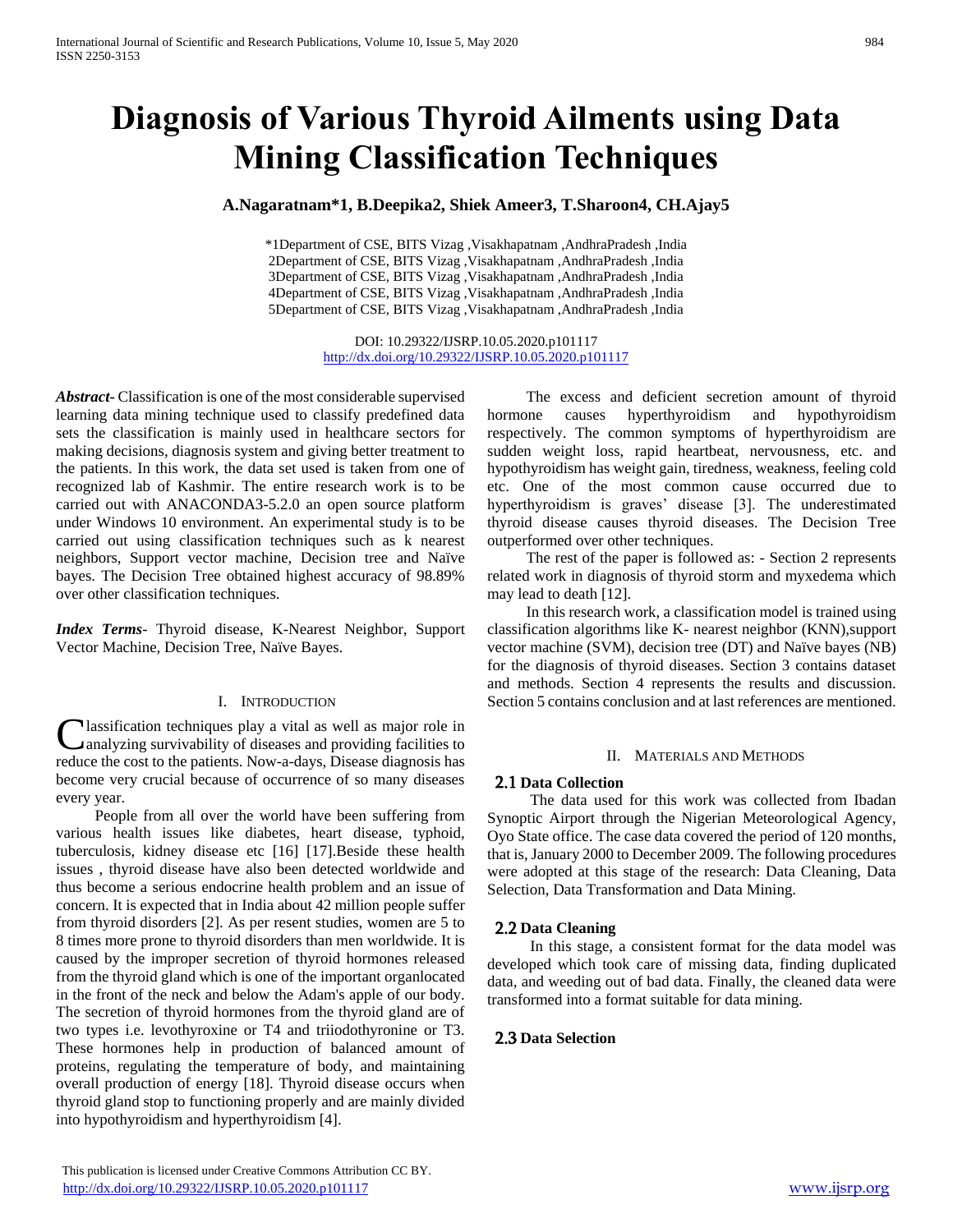At this stage, data relevant to the analysis was decided on and retrieved from the dataset. The meteorological dataset had ten (10) attributes, their type and description is presented in Table 1, while an analysis of the numeric values are presented in Table 2. Due to the nature of the Cloud Form data where all the values are the same and the high percentage of missing values in the sunshine data both were not used in the analysis

## 2.4 **Data Transformation**

 This is also known as data consolidation. It is the stage in which the selected data is transformed into forms appropriate for data mining. The data file was saved in Commas Separated Value (CVS) file format and the datasets were normalized to reduce the effect of scaling on the data.

## 2.5 **Data Mining Stage**

 The data mining stage was divided into three phases. At each phase all the algorithms were used to analyze the meteorological datasets. The testing method adopted for this research was percentage split that train on a percentage of the dataset, cross validate on it and test on the remaining percentage. Thereafter interesting patterns representing knowledge were identified.

## III. DATASET AND METHODS

 The dataset used in this investigate work is a clinical dataset. The dataset was taken from one of the leading diagnostic lab in Kashmir. The dataset contains the record of 807 patients of almost all age groups. Out of 807 patients (224 Males and 583 Females) 553 belongs to normal, 218 belongs to hypothyroidism and 36 belongs to hyperthyroidism. The dataset has 6 attributes as: age, gender, TSH, T3, T4 and added classification attribute for indication of normal or hyperthyroidism or hypothyroidism.

| Serial No. | Attribute name descriptio n |                     | Value   |
|------------|-----------------------------|---------------------|---------|
|            | Age                         | Age in years        | Numeric |
| 2          | Gender                      | M-Male F-<br>Female | Nominal |
| 3          | TSH                         | Continuo us         | Numeric |
| 4          | T3                          | Continuo us         | Numeric |
| 5          | T4                          | Continuo us         | Numeric |

**Table 1 shows the description of dataset.**

| 6 | Results | Normal          | Nominal |
|---|---------|-----------------|---------|
|   |         | <b>Hyperthy</b> |         |
|   |         | roidism         |         |
|   |         | Hypothyr        |         |
|   |         | oidism          |         |
|   |         |                 |         |

# **K Nearest Neighbour (KNN)**

 K-nearest neighbour (KNN) is a supervised technique as well as non-parametric in nature. The input of K-NN depends on the K closest instances present in the feature space. The generated output depends on whether KNN is Classification or regression methods [7] [8].When prediction is required for undetected data instances, the KNN algorithm will search through the training data instances for the k-most similar instances. The prediction attribute of the most similar instances is summarized and returned as the prediction for the undetected instance [19].

## **Support Vector Machine**

 Support vector machine (SVM) is a supervised learning classification technique that are used to analyzethe data for regression and classification methods [9].It constructs an optimal hyper plane in a high- or infinite- dimensional space in which new examples are assigned to one group or the other one[10].The separation of data is achieved by the hyper plane is generally done, that has largest distance to the closest training data point of any class (so-called functional margin), since in general the greater the margin the smaller the generalization error of the classifier [19].

## **Decision tree**

 Decision Tree (DT) is tree like graph known as one of the most admired classification data mining technique that splits the dataset into parts on the decisions [5]. In decision tree, each internal node or non-leaf node represents a test on a particular attribute, each branch denotes the outcome of that test, and each leaf node has a class label. The paths through which a particular test data is to classify from root to leaf represent classification rules based on maximum information gain [6].

## **Naïve Bayes**

 Naïve Bayes (NB) is a simple classification algorithm for predictive modeling with clear semantics, representing and the probabilistic learning method based on Bayesian theorem [13]. Naive Bayes classifier assumes that the value of one attribute is not dependent on the value of any other attribute, and it assumes that the presence or absence of particular attribute doesn't affect the prediction process. Suppose there are m classes say C1, C2….Cn having a unidentified data sample X, Naive Bayesian classifier will predict an unknown sample X to the class Ci on the basis of class having highest probability [20].

P( Ci  $|X > P(C_i | X)$  for  $1 \le i \le m$ ,  $i \ne i$  **Anaconda** 

 For implementation of our methods we used ANACONDA3-5.2.0 64 bit a free and open source platform distribution of python and R programming language with number of modules, packages and libraries that provides multiple ways of achieving classification problems. ANACONDA can be downloaded from the website [11].

K- Fold cross- validation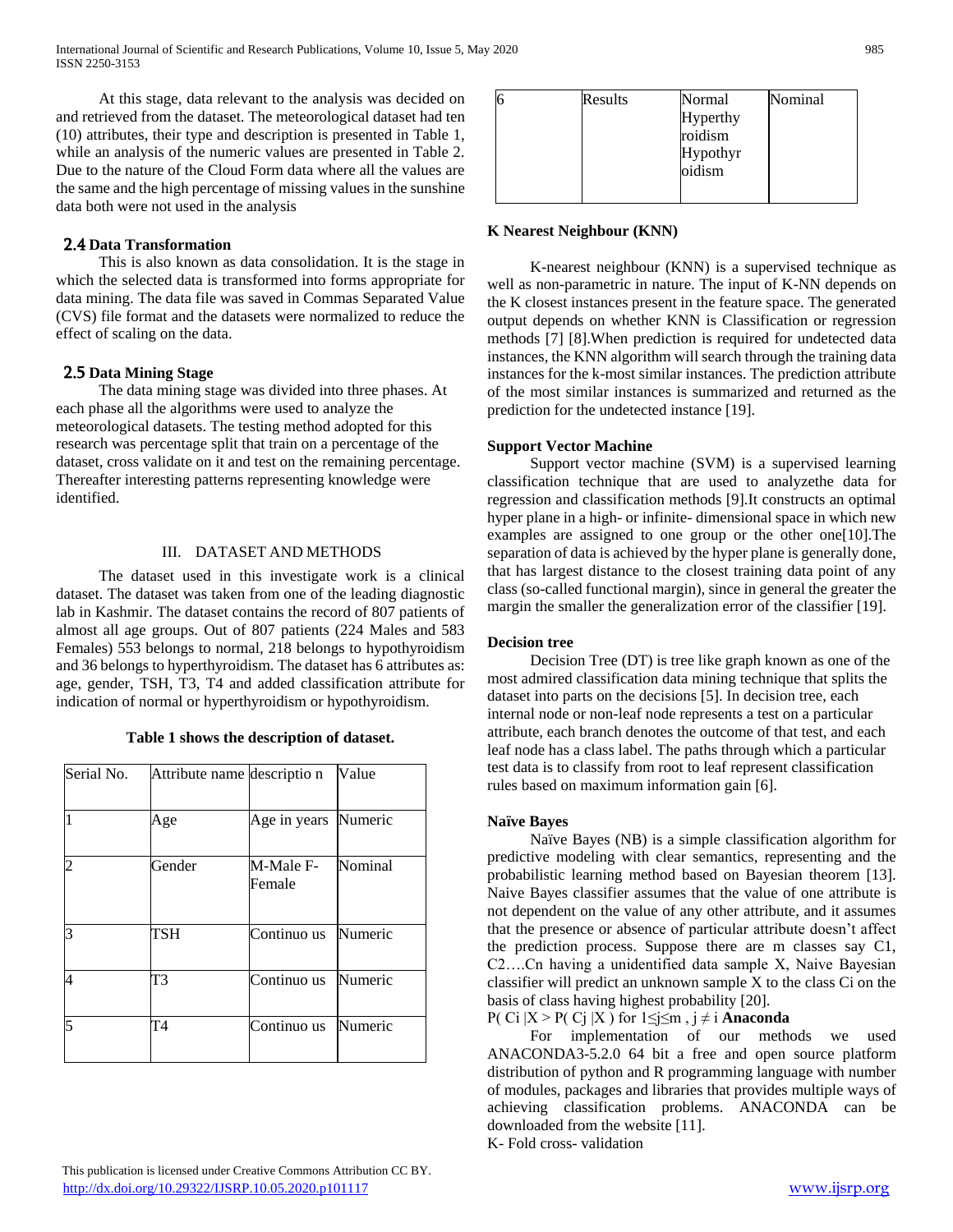In k-fold validation, the whole dataset is divided into K equal size subsets and one of the subset K is taken as test data and the remaining K-1 folds acts as training data. Thus different test results exist on each iteration and at last average of these results gives the test accuracy of the algorithm [12]. In this study

10-fold cross-validation is used to find out the classification accuracy by the classification methods.

#### **System implementation**

 The thyroid dataset has three output categories. First one is Normal, second one is hypothyroidism and third one is hyperthyroidism. The thyroid dataset of five input attributes Age, Gender, TSH, T3 and T4 is supplied to the classifiers of KNN, SVM, Decision Tree and Naïve bayes in PYTHON to classify the data. The performance of each classifier is evaluated in terms of accuracy as shown in figure 1.



In this work, Out of four classifiers, The Decision Tree shows highest test accuracy of 98.89% over other classifiers. The accuracy comparison among classifiers is shown in figure 2. The highest accuracy of our method is higher than some of the methods available in literature as shown in table 2.



Figure 2. Accuracy comparison of classifiers

| Study                         | Method                 | Highest  |  |  |  |
|-------------------------------|------------------------|----------|--|--|--|
|                               |                        | Accuracy |  |  |  |
| Ozyılmaz and                  | MLPNN with             | 91.14%   |  |  |  |
| Yıldırım $[14]$               | $BP(3\times FC)$       |          |  |  |  |
| MLPNN with FBP $(3\times$ FC) |                        |          |  |  |  |
| $RBF(3\times FC)$             |                        |          |  |  |  |
| CSFNN $(3 \times FC)$         |                        |          |  |  |  |
| Polat et al. [15              | <b>AIRS</b>            | 85.00%   |  |  |  |
|                               | $(10\times$ FC)        |          |  |  |  |
| AIRS with Fuzzy (10×FC)       |                        |          |  |  |  |
| weighted preprocessing        |                        |          |  |  |  |
| keles et al.                  | <b>ESTDD</b>           | 95.33%   |  |  |  |
| [21]                          |                        |          |  |  |  |
| F. Temurtas                   | MLNN with              | 94.81%   |  |  |  |
| [12 ]                         | $LM$ ( $3 \times FC$ ) |          |  |  |  |
| $PNN(3\times FC)$             |                        |          |  |  |  |
| $LVO$ ( $3\times FC$ )        |                        |          |  |  |  |

 Table-2 shows the highest classification accuracy obtained by our method over other methods used for the diagnosis of thyroid diseases.

#### IV. CONCLUSION

 The work has been done using classification data mining techniques for the diagnosis of thyroid disease. For this purpose, K nearest neighbor, Support vector machine, Decision tree and Naive Bayes classifiers have been used. The Decision Tree classifier outperformed over other classifiers. However, if we merge it with any other classification technique such as neural network, then the result might be even better as compared to what we got with the current study.

#### **REFERENCES**

- [1] K.Saravana Kumar, Dr. R. ManickaChezian, "Support Vector Machine and K- Nearest Neighbor Based Analysis for the Prediction of Hypothyroid. International
- [2] Journal of Pharma and Bio Sciences",volume 2,Issue 5,page no-(447- 453),2014
- [3] http://www.ncbi.nlm.nih.gov/pmc/articles/ PMC3169866/(accessed dec 2015)
- [4] G. Zhang, L.V. Berardi, An investigation of neural networks in thyroid function diagnosis, Health Care Manage. Sci. (1998)
- [5] Xia C, Hsu W (2006) BORDER: efficient computation of boundary points. In: IEEE, 2006 Available from: http://en.wikipedia.org.Last accessed on Dec24].
- [6] Apte & S.M. Weiss, Data Mining with Decision Trees and Decision Rules, T.J. Watson Research Center, http://www.research.ibm.com/dar/papers/pdf/f gcsaptewe issue\_with\_cover.pdf, (1997).
- [7] Roychowdhury S (2014) DREAM: diabetic retinopathy analysis using machine learning. In: IEEE, 2014
- [8] Chetty N, Vaisla KS, Patil N (2015) An improved method for disease prediction using fuzzy approach. In: IEEE, 2015